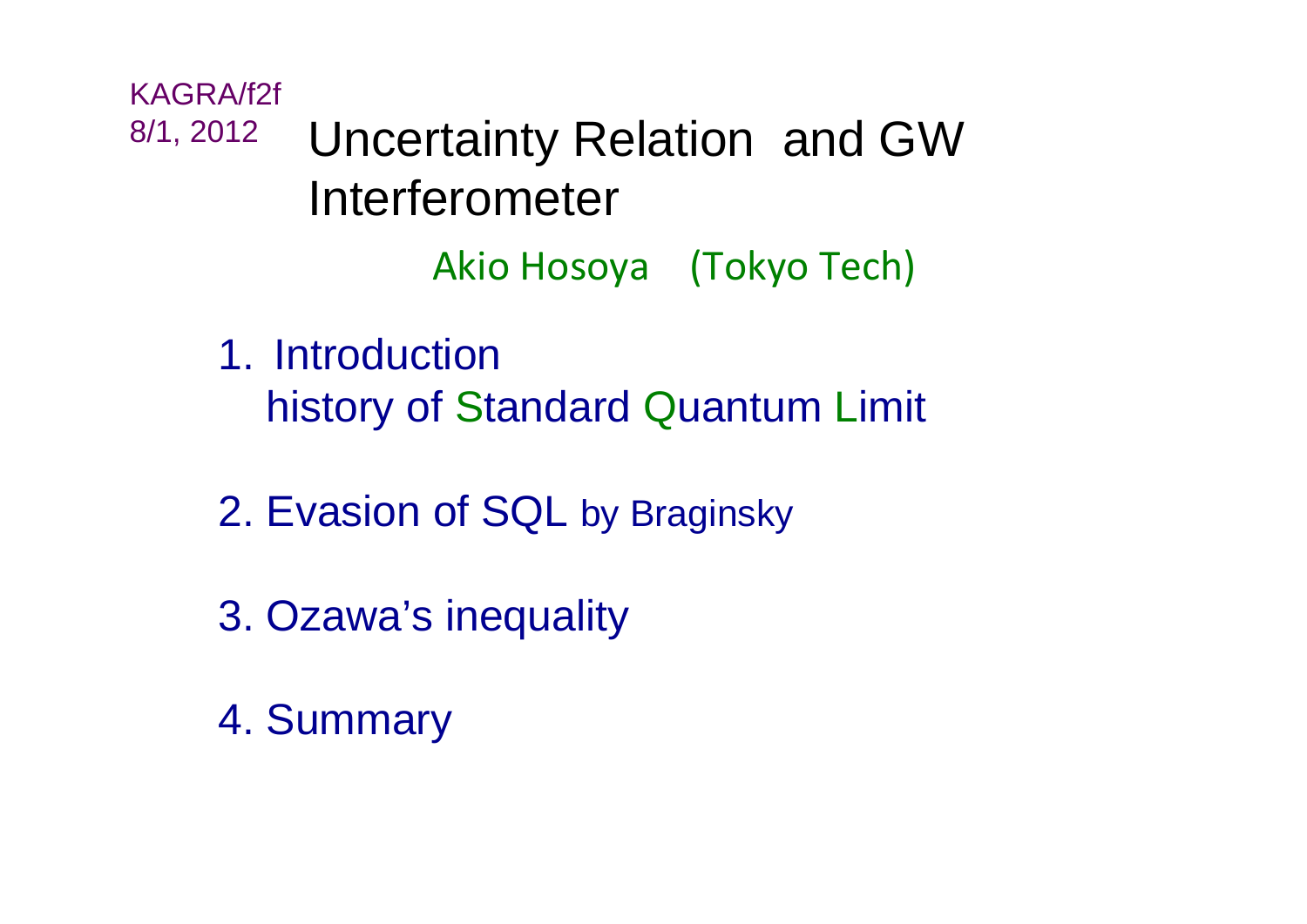### Introduction

In 1980's there were hot debates on the possibility of beating the standard quantum limit among Caves, Yuen and Ozawa.

 I would like to briefly look at the history and convince you that the uncertainty principle for the point mass is actually irrelevant for the present day LIGO/KAGRA type interferometer.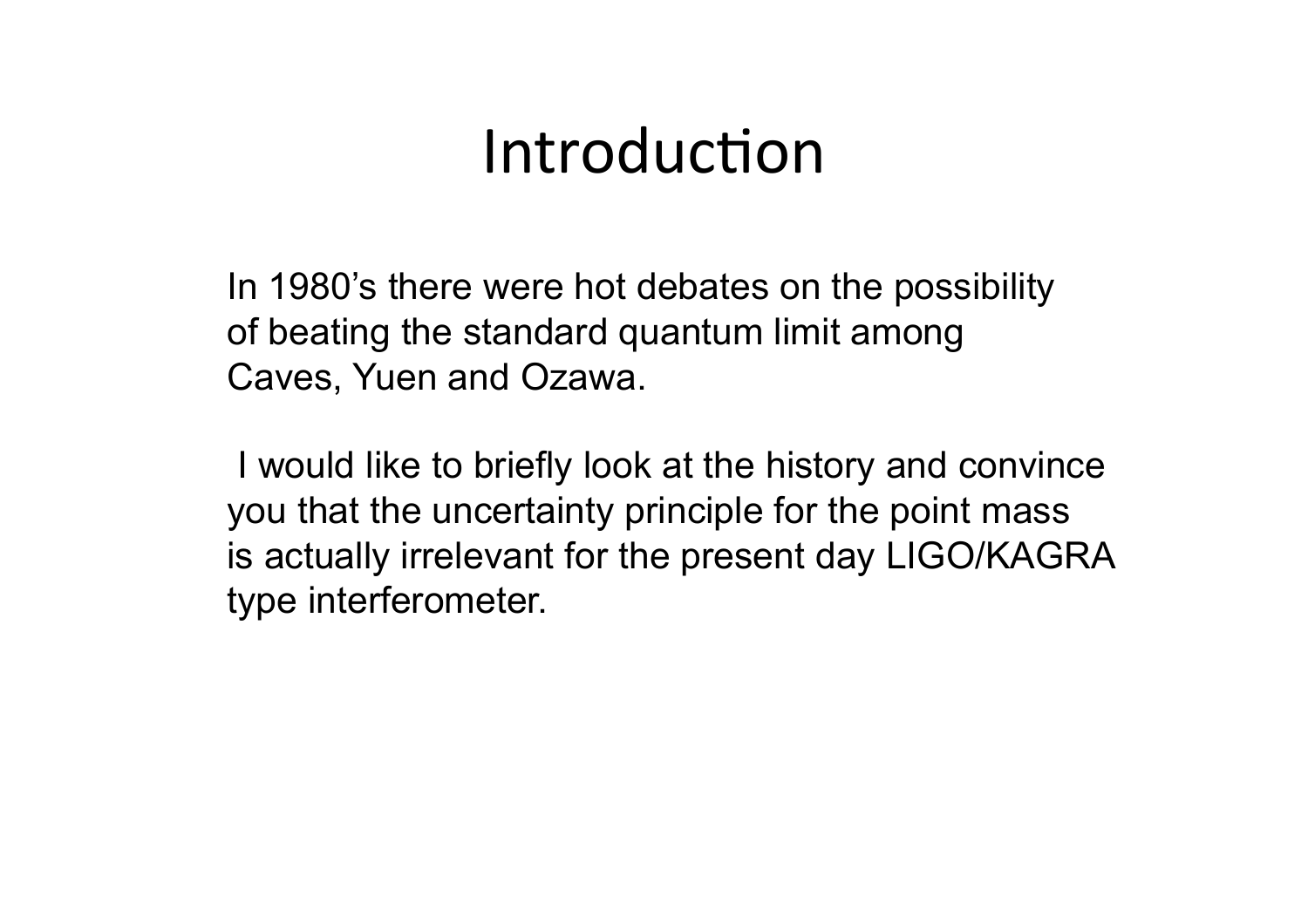Very naively the tiny displacement of mirror  $\approx$  nuclear size by an incident GW in the Michelson-type interferometer suggests possible relevance of uncertainty principle.

 Caves et al. once claimed that the power spectrum of the GW  $h(t)$ 

 $S(\omega)$ :=  $\int dt \langle h(t)h(0)\rangle e^{i\omega t}$ 

is bounded by the standard quantum limit

 $S<sup>SQL</sup>(\omega) \approx \hbar/m\omega^2L^2$  (m:mirror mass, L:arm length)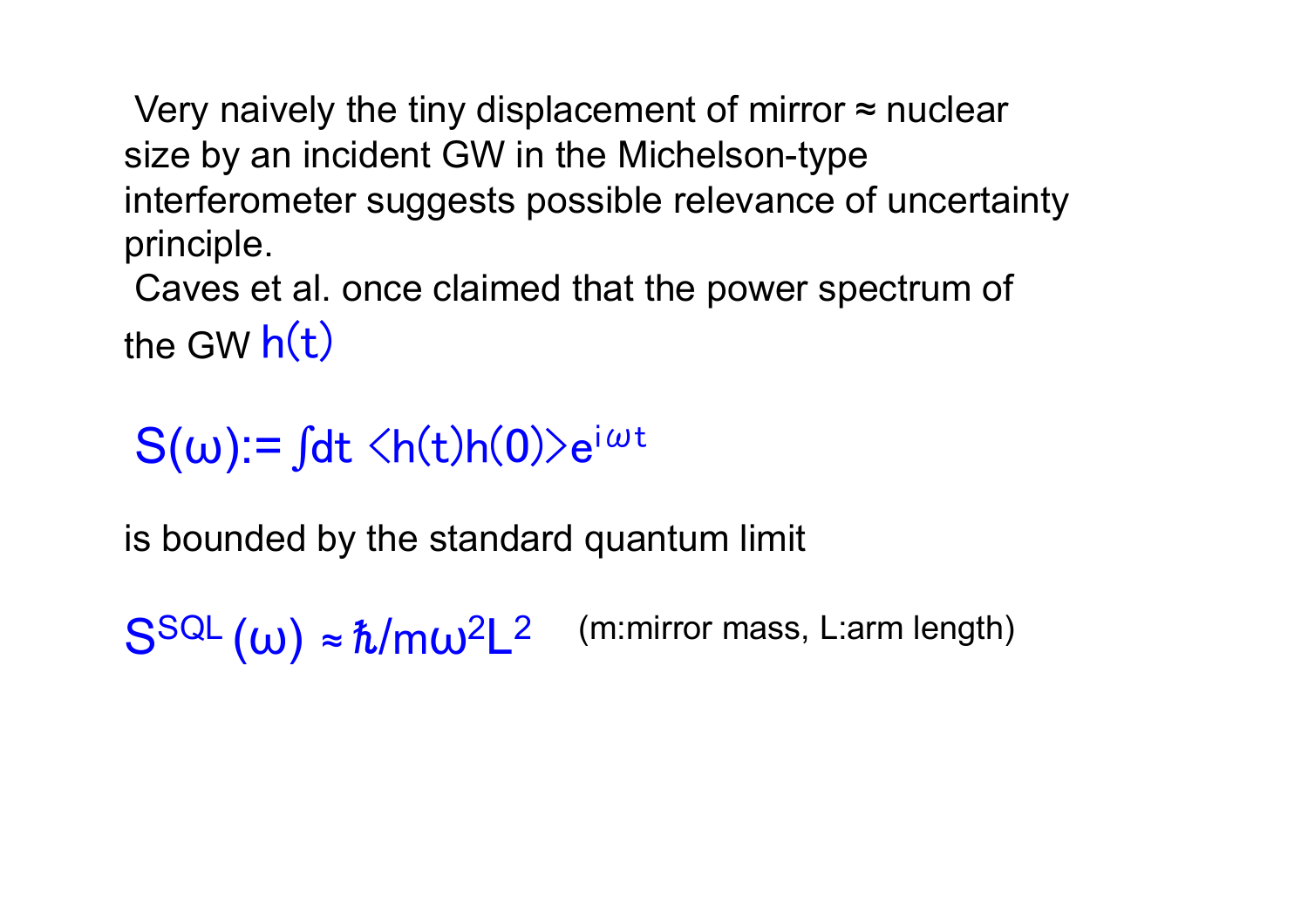The reasoning might be the following. Let the quantum fluctuation of a point mass(=mirror) be Δx(t). Then the uncertainty principle would imply

#### $\langle \Delta x(t) \Delta x(0) \rangle \geq \hbar |t|/m$  (#)

The RHS essentially comes from the broadening of wave packet for a free particle,

34.1% 34.1% RES AND 5 OIFFUSE The fake GW by the quantum fluctuation is  $h_{\text{fake}}(t) = \Delta x(t)/L$ with L being the arm length. We would have

 $S(\omega)$ :=  $\int dt e^{i\omega t} \langle h_{\text{fake}}(t)h_{\text{fake}}(0) \rangle$ ≥ $\int dt e^{i\omega t} \hbar |t|/mL^2$  $\approx \hbar/m\omega^2L^2$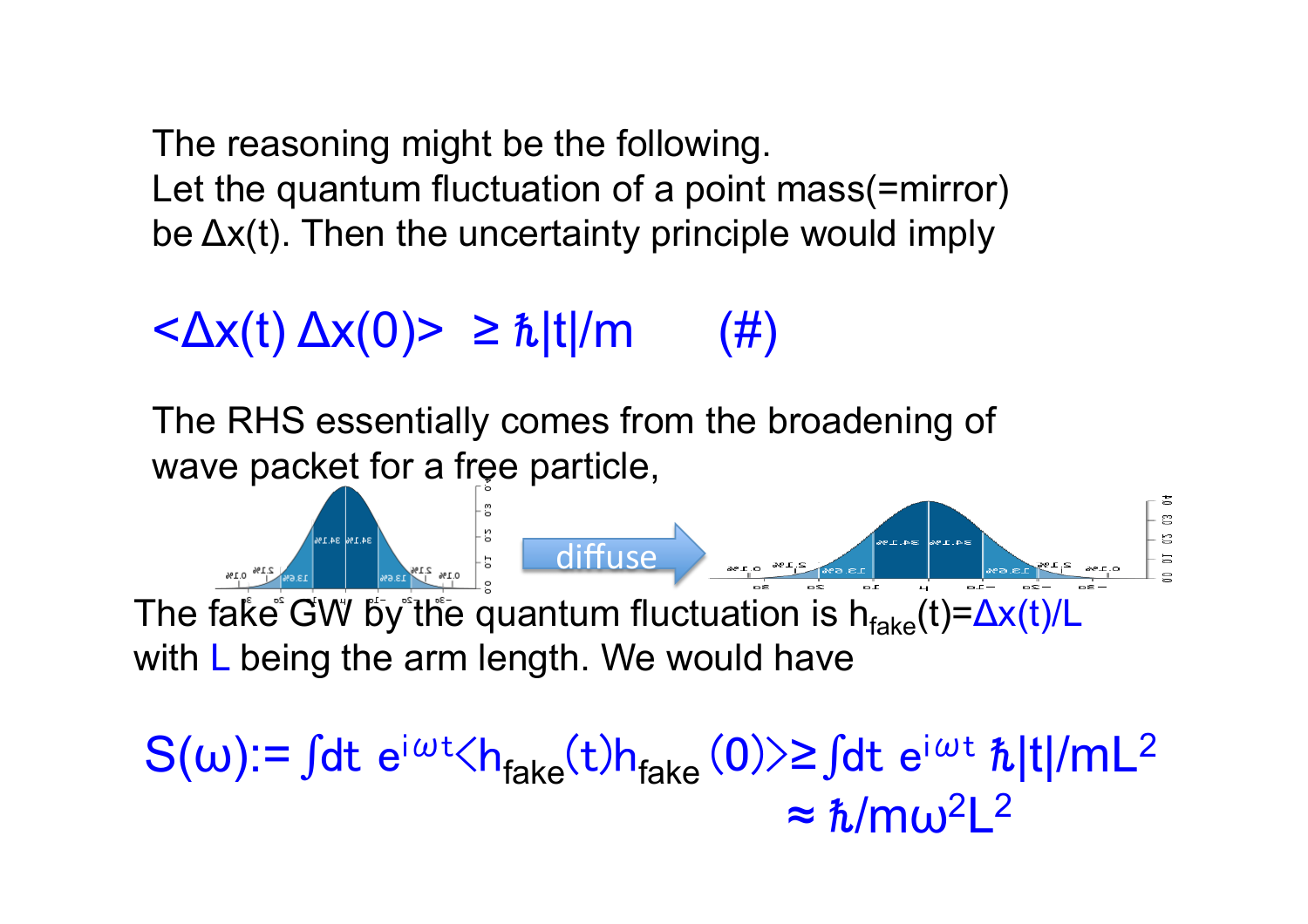However, as Yuen observed ,(#) does not hold for a "contracting wave packet".



The contracting wave packet can be realized e.g., a non-miniimal gaussian wave packet in the harmonic potential. Actually it repeats the diffusion and contraction periadically.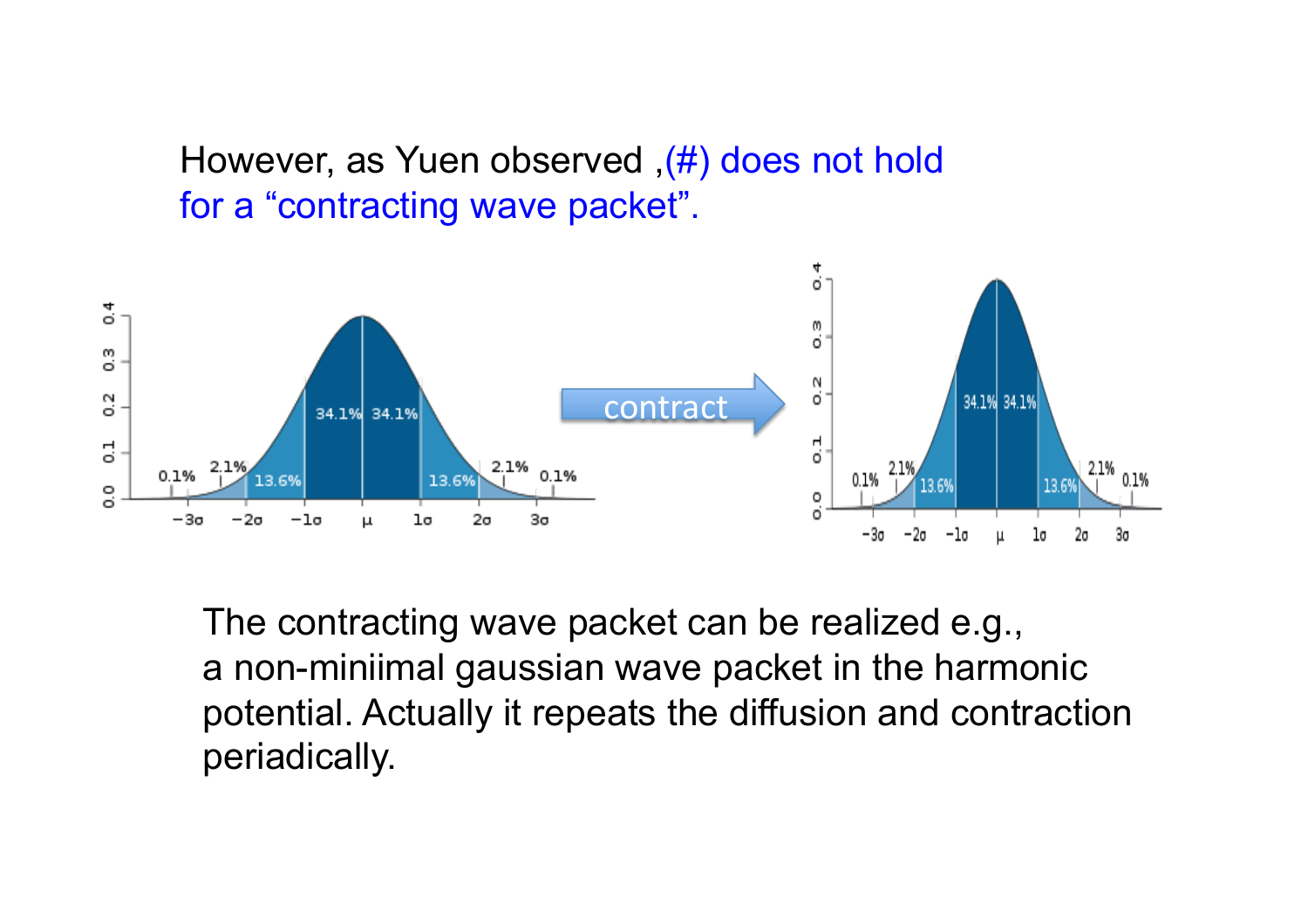If we observe the point mass at the timings of contraction, the breadth  $\Delta x(t)$  will become smaller than the initial one.



Later Ozawa explicitly showed an example of interaction Hamiltonian for the measurement which gives zero error if the timing is fine tuned.

Caves et al. Rev.Mod.Phys.52 341(1980) Yuen, Phys.Rev.Lett 51 719 (1983) Caves, Phys.Rev.Lett 54 2465(1985) Ozawa, Phys.Rev.Lett 60 385 (1988)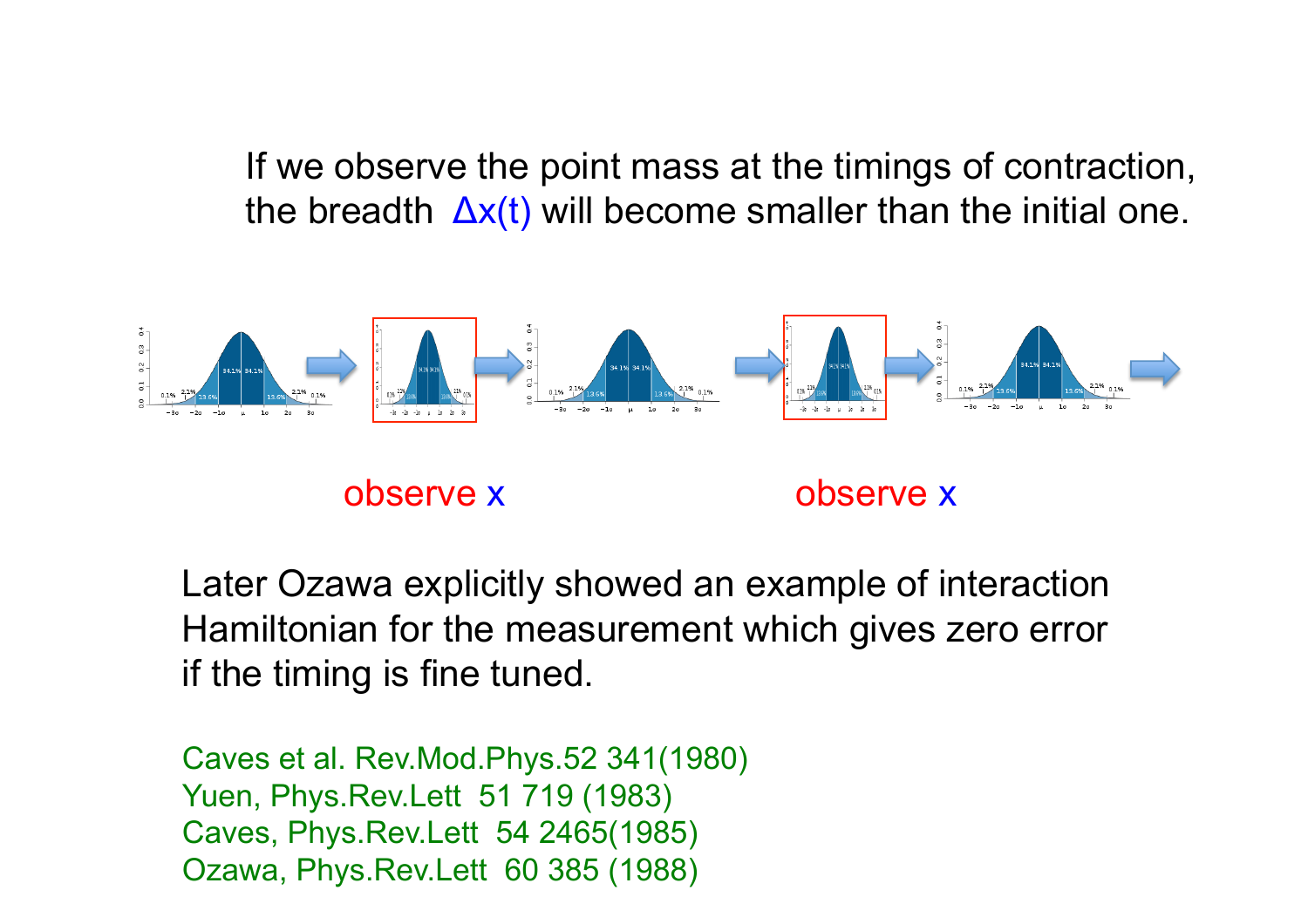The debates in 1980's concluded that SQL can be overcome. Maddox, Nature 331 559 (1988)

However, after all the GW is a classical signal. How the uncertainty principle is relevant at all? Actually this intuition turned out to be correct.

Braginsky et al. showed that the initial position and momentum of a point mass can be eliminated from the data sequence either by filtering or signal recycling.

Braginsky et al. Phys.Rev.D67 082001(2003)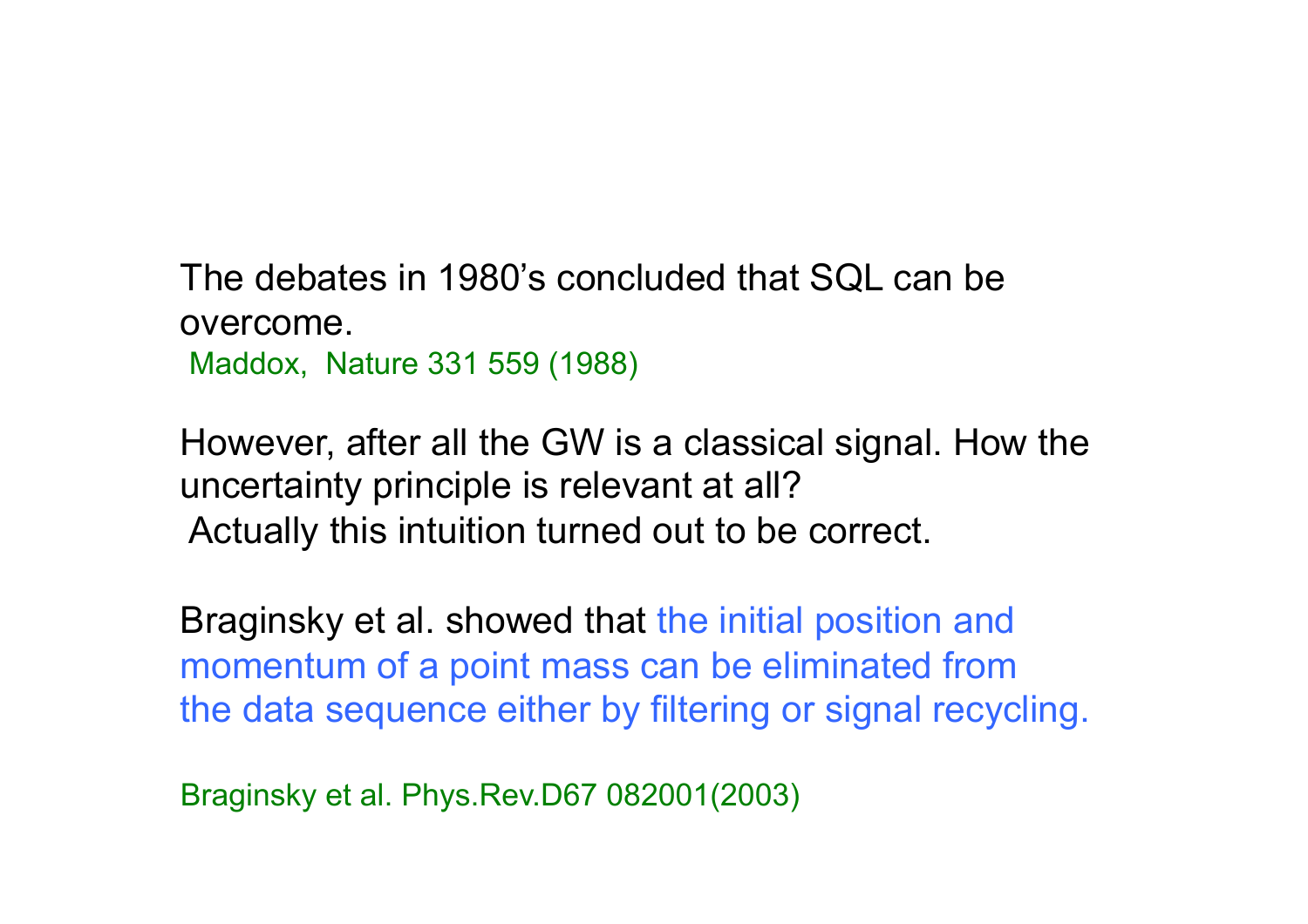# 2. Filtering

Consider a measurement Hamiltonian,

H=  $p^2/2m-F(t)x - \Sigma_0$ N-1 xΡ<sub>r</sub>δ(t-τr)

Here  $(x, p)$  is the position and momentum of a point mass.  $P<sub>r</sub>$  is the momentum conjugate to the position  $Q_r$  of the r-th detector impulsively coupled to the Position of the point mass at time  $t=rr$ ,  $r=0,1,2,...$ . N-1. Later we identify  $(Q_r, P_r)$  with the quadratures of the electromagnetic fields in the laser interferometer. F(t) is the external force corresponding to GW.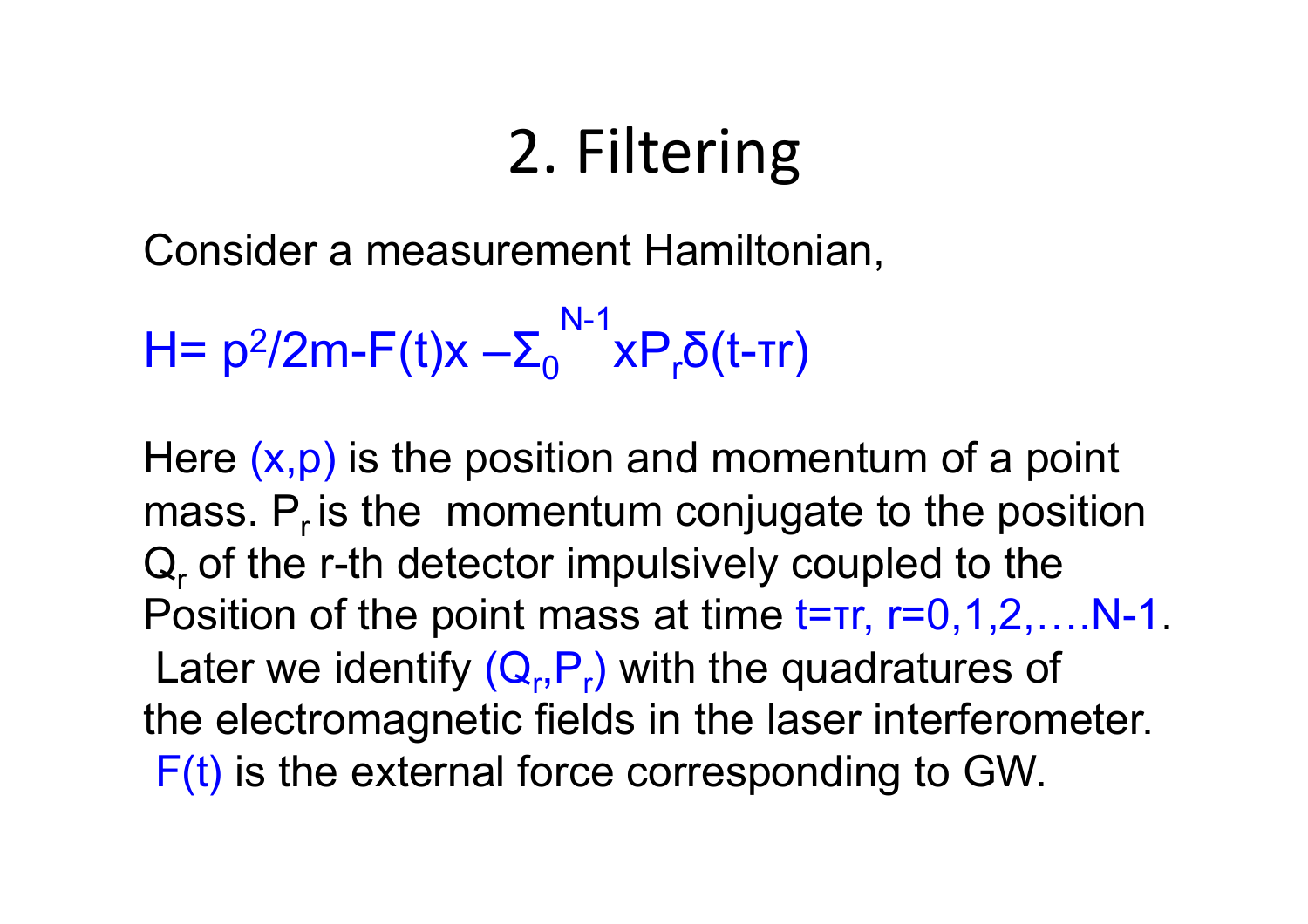The solution for  $x_r(t)$  just after  $\tau r$  is given by

$$
x_r = x_0 + r\tau p_0 / m + \sum_0^r P_s(r-s) \tau / m + \xi_r
$$

where  $\xi$  is a function of the external force  $F(t)$ . At that time  $t=rr$  the detector position  $Q_r$  is

$$
Q_r = Q_r^{\text{before}} - x_r
$$
  
= Q\_r^{\text{before}} - x\_0 - rrp\_0/m - P\_r^{\text{before}} - r/m - \sum\_{1}^{r} P\_s(r-s) \tau/m - \xi\_r

Since the terms which contain  $(x_0, p_0)$  are linear in r, we can eliminate them by composing a filter corresponding to a discrete version of the second derivative:  $Q_{r+1}$ -2 $Q_r$ + $Q_{r-1}$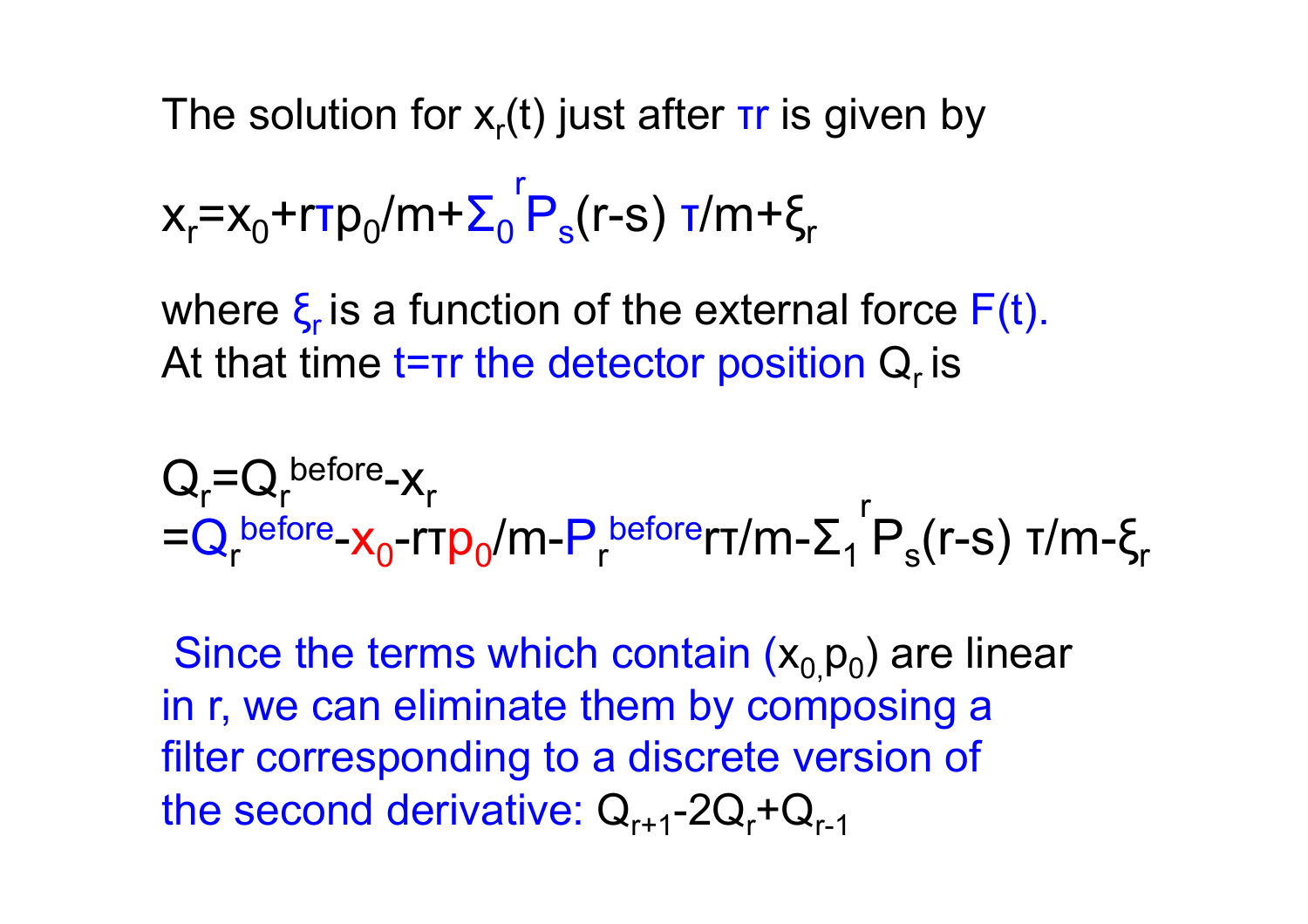$$
Q_2 = Q_2^{\text{before}} - x_0 - 2\tau p_0 / m - 2P^{\text{before}}\tau / m - P_1 \tau / m - \xi_2
$$
  
\n
$$
Q_1 = Q_1^{\text{before}} - x_0 - \tau p_0 / m - P^{\text{before}}\tau / m - \xi_1
$$
  
\n
$$
Q_0 = Q_0^{\text{before}} - x_0 - \xi_0
$$

The combination

$$
Q_2 - 2Q_1 + Q_0 = Q_2^{\text{before}} - [2Q_1^{\text{before}} + P_1^{\text{before}} + M] + Q_0^{\text{before}}
$$

$$
+ \xi_2 - 2\xi_1 + \xi_0
$$

eliminates the initial position  $x_0$  and momentum  $p_0$ .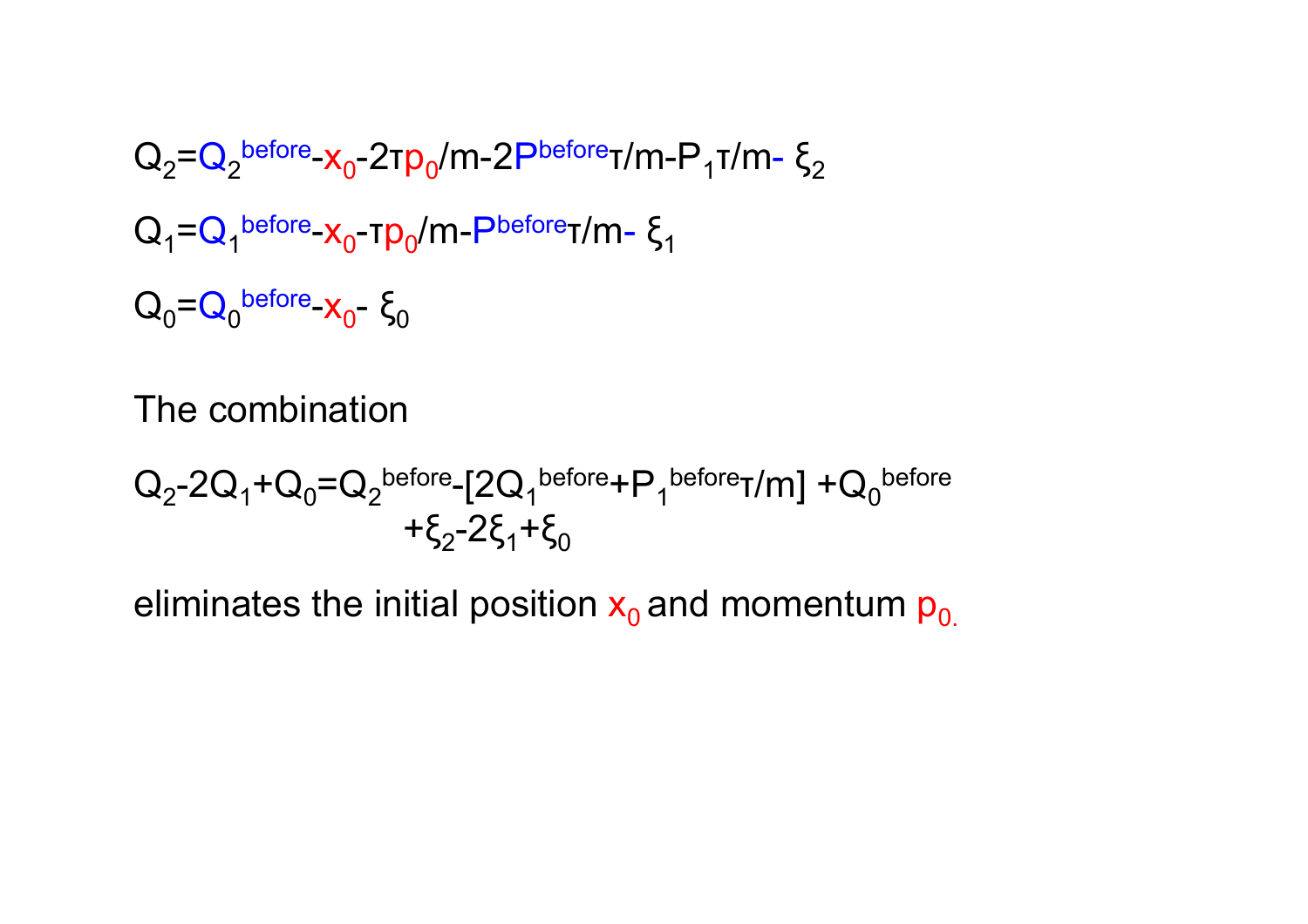For example,

$$
Q_2-2Q_1+Q_0=Q_2{}^{before-}[2Q_1{}^{before}+P_1{}^{before}T/m]+Q_0{}^{before} + \xi_2-2\xi_1+\xi_0
$$

If the initial state is chosen as an eigenstate of  $\mathsf{Q}_2^{\text{before}}$  and  $\mathsf{Q}_0^{\text{before}}$  and further of

 $2Q_1^{\text{before}} + P_1^{\text{before}}$ T/m

that is, a squeezed state, the data sequence  $Q_2$ -2 $Q_1$ + $Q_0$  contains only the classical information of GW.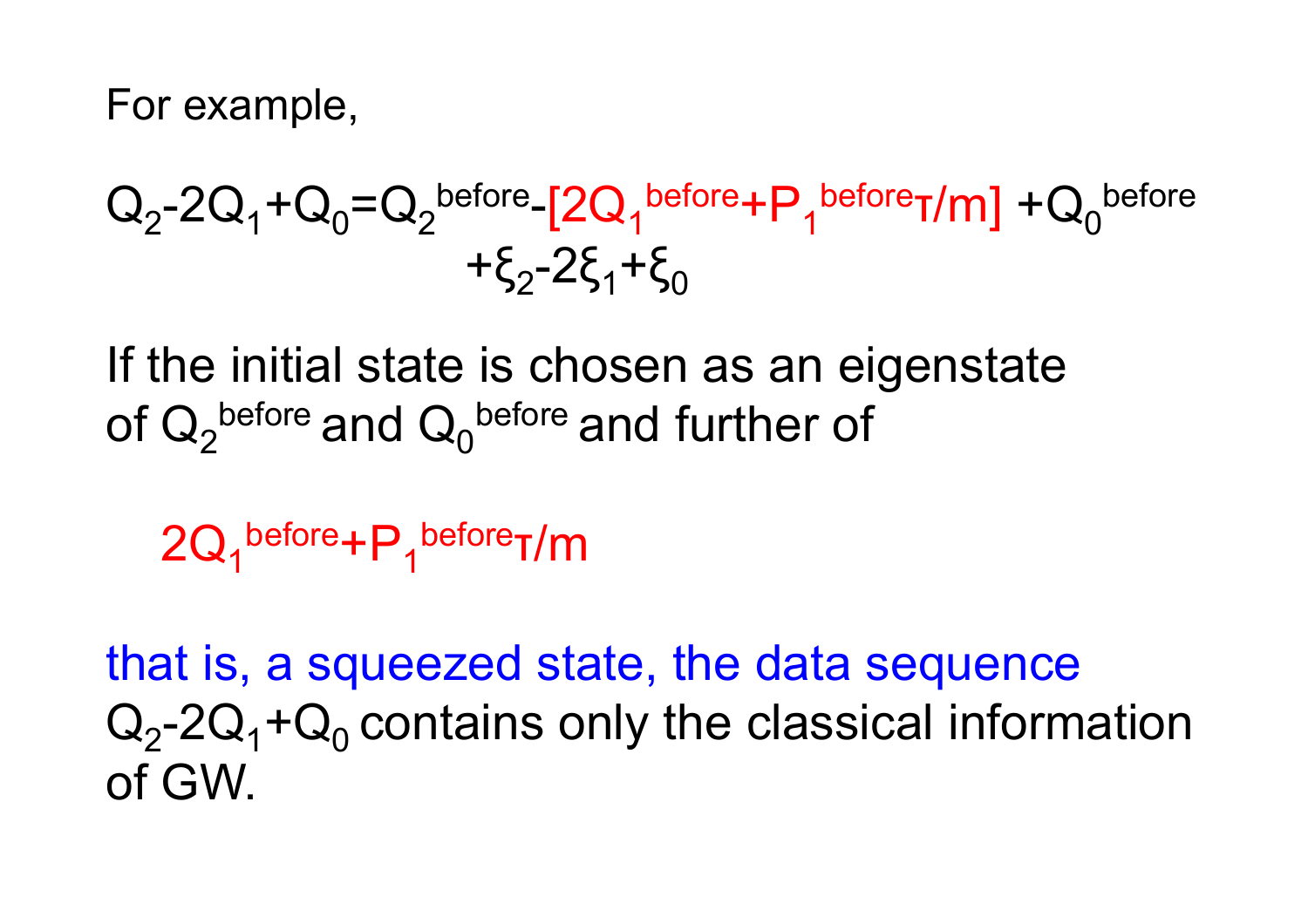The important point is

 $Q_r = Q^{before} - X_0$ -r $\tau p_0/m$ - $P^{before}$ rt/m- $\Sigma_1$ r  $P_s(r-s)$  τ/m-ξ<sub>r</sub>

are commutable,

 $[Q_r, Q_s] = 0$ 

The contribution from  $(x_0, p_0)$  of the mass point and from  $(Q^{\text{before}}, P^{\text{before}})$ of the detector exactly cancel out.

so that measurement of  $Q_r$ 's are compatible. Note that

 $[P_r, P_s] = 0$ , since P<sub>r</sub>=Pbefore.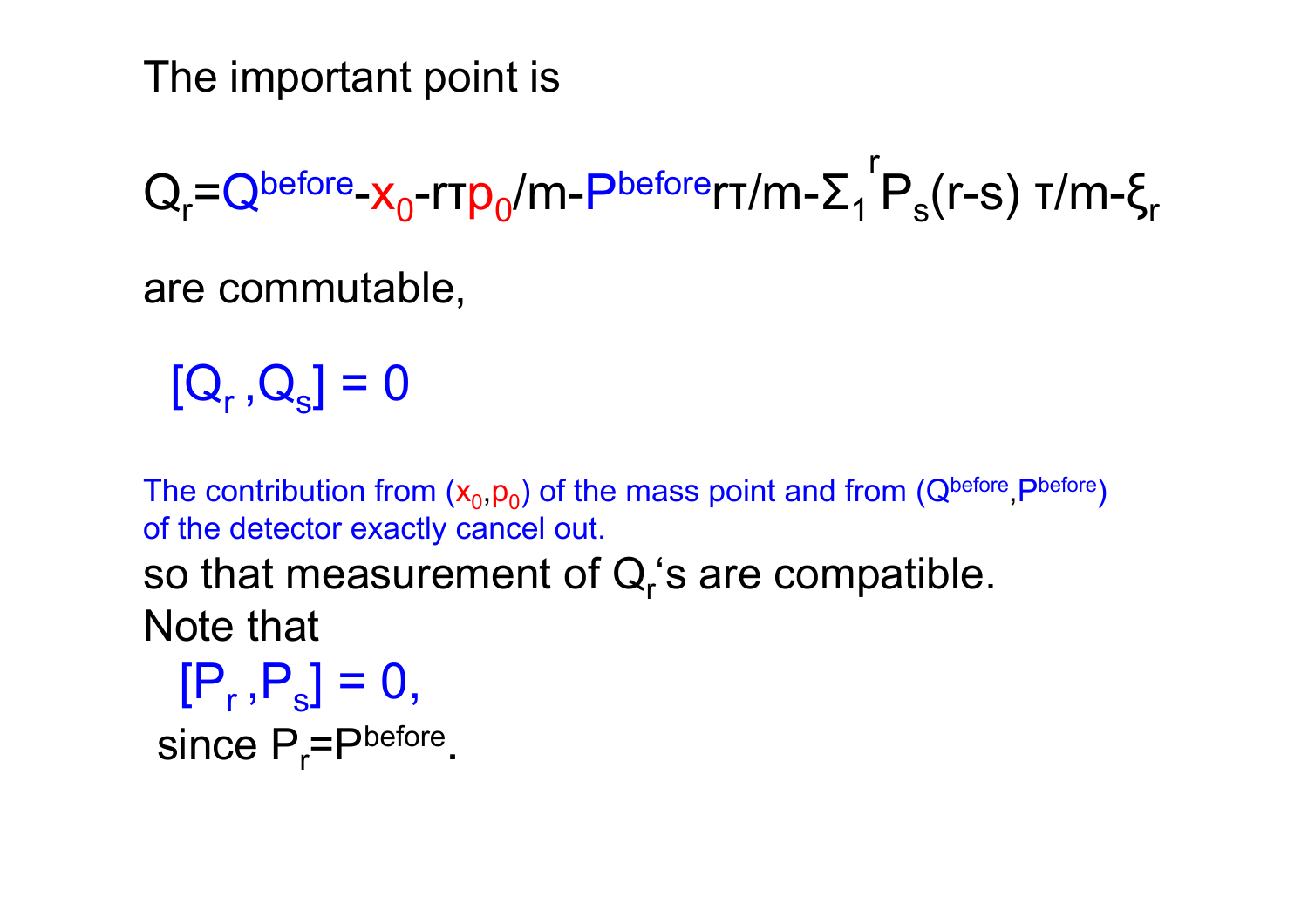In a laser interferometer, the electromagnetic field is the detector variable

$$
E = E_{in} + iC(t)x + \sum_{r} ... [a_{r}e^{-i\omega t} - a_{r}^{*}e^{i\omega}]
$$

The second term comes from the phase shift by the position of the mirror.  $a_r$  and  $a_r$  are annihilation and creation operators.

The correspondence to the previous model is

$$
P_r \iff a_r + a_r
$$

$$
Q_r \iff a_r - a_r
$$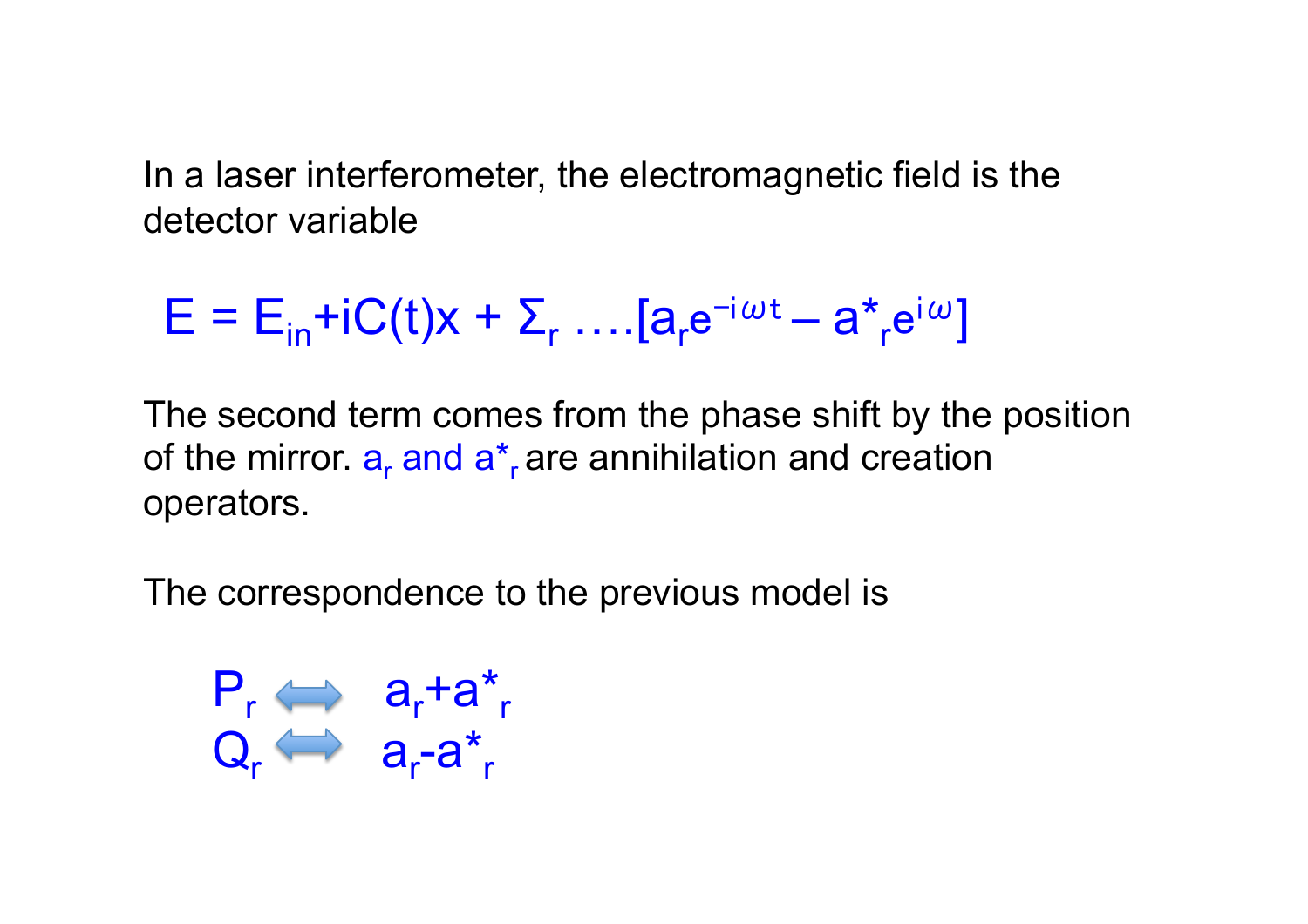The actual measurement in the GW interferometer is the photon number counting  $N(t)$  or  $N_r$ 

They are also commutable, since  $N_r$  $\propto$   $(P_r)^2 + (Q_r)^2$ 

so that the measurement of  $N<sub>r</sub>$  does not disturb the subsequent measurements of  $N_s$ 's.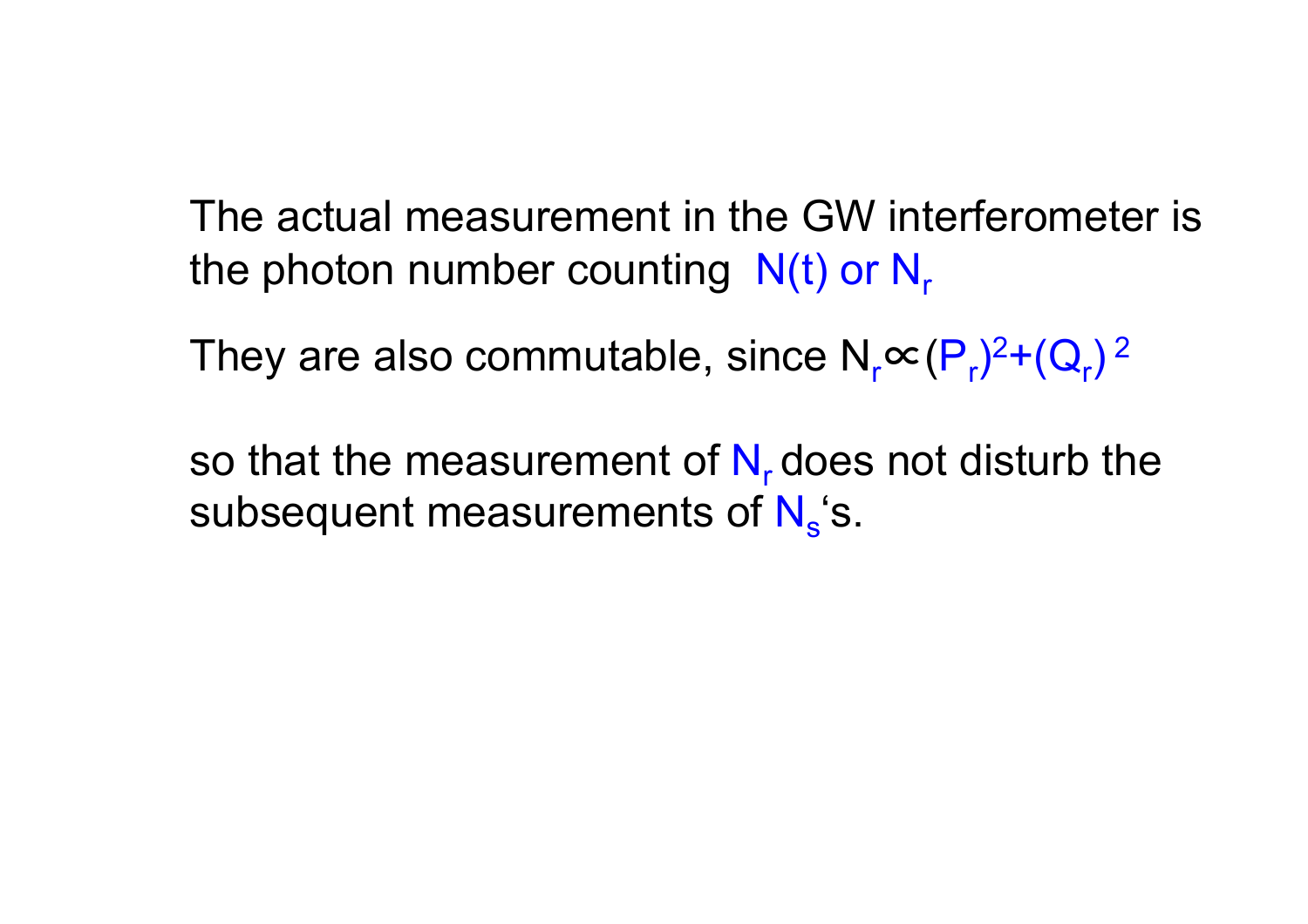It seems that we can always construct a "filtering" to eliminate the initial position and momentum of a point mass if the measuring interaction is bilinear as far as the detector degrees of freedom (electromagnetic field) is much larger than that of the mass point (mirrors). As the other method to eliminate the the initial position and momentum of a point mass, one may use the damping of the mode e.g., by signal recycling.

 This kind of device can evade the uncertainty principle, because it only measures the external classical force.

However, is this the only way? We will show a way to beat the SQL by directly measuring  $\mathsf{Q}_\mathsf{r}$ in what follows.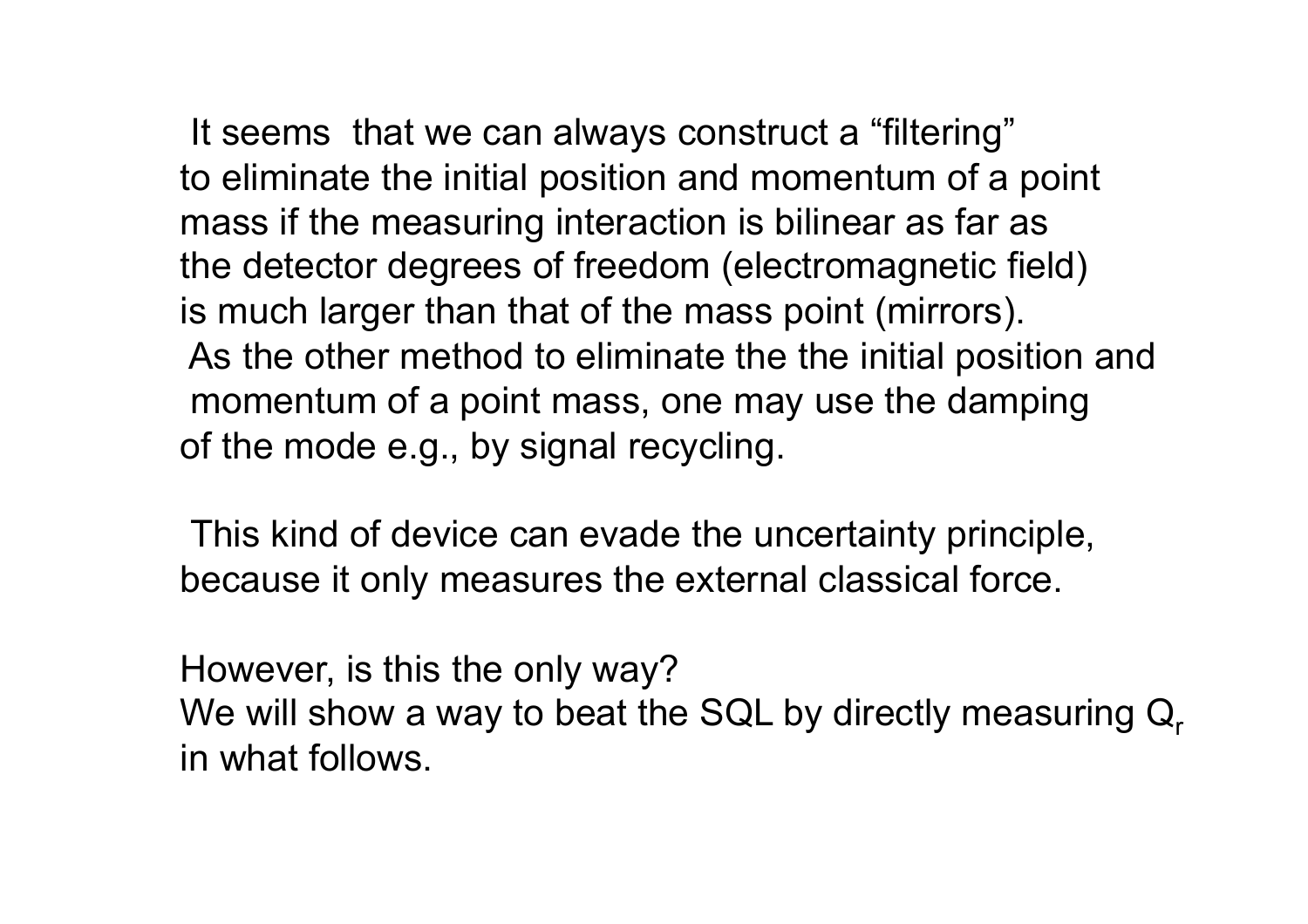## 3. Ozawa's Uncertainty Relation

Suppose we do not use the filtering discussed in the previous slide but directly measure  $Q<sub>r</sub>$ 

Is SQL unavoidable?

I claim that the answer is NO. There remains a way to overcome the uncertainty relation.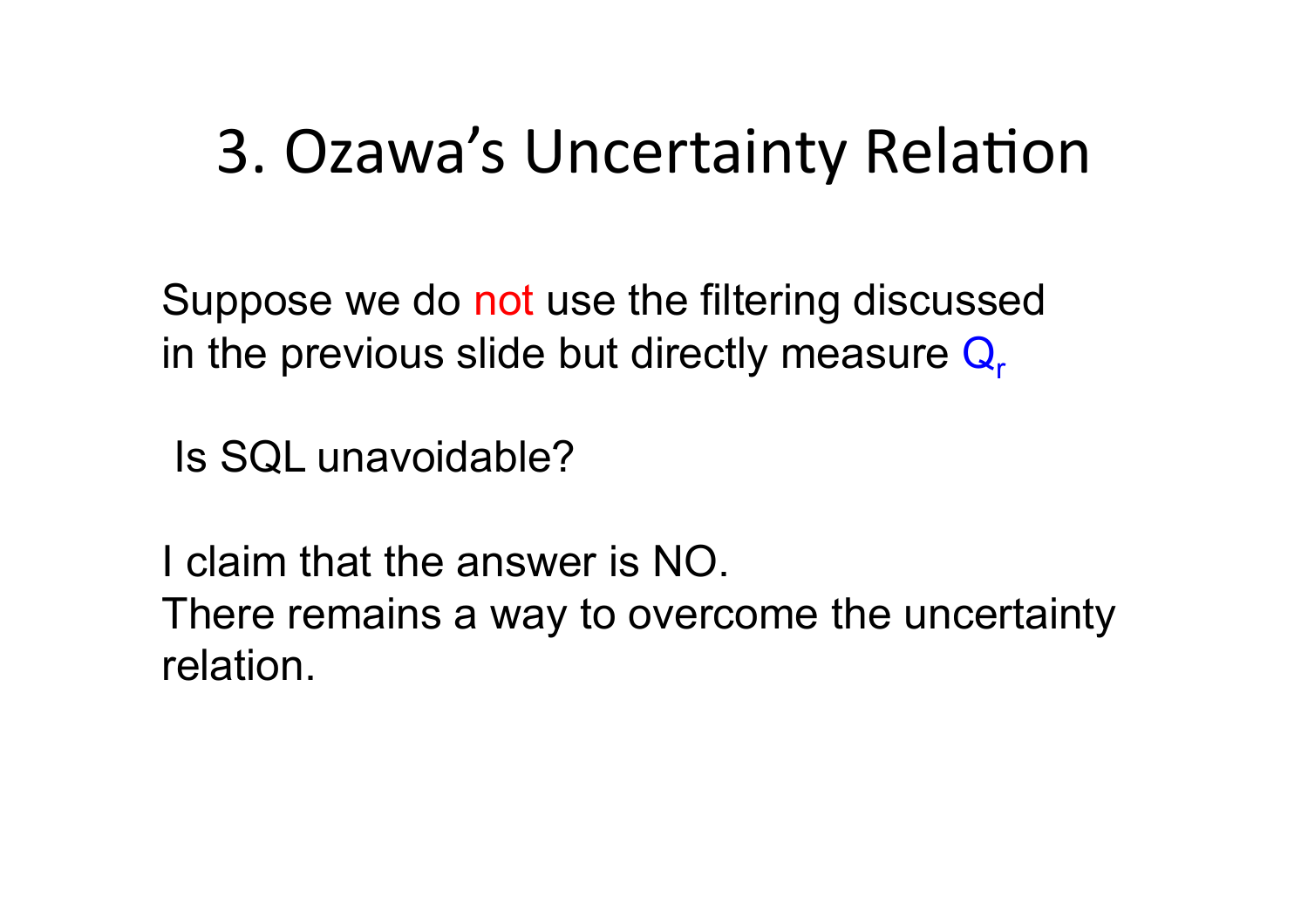Ozawa reformulated Heisenberg's uncertainty principle, on the basis of rigorous measurement theory of the Completely Positive (CP) map.

#### ε(A) η(B) +ε(A)σ(B)+σ (A) η(B)≥|<ψ|[A,B]|ψ>|/2

where  $\epsilon(A)$  is the error in the measurement of A,  $\eta(B)$  is the disturbance of B by the measurement of A.

 σ (A) and σ(B) are the quantum fluctuations of A and B in the state |ψ> i.e., the standard deviations.

M.Ozawa: Phys.Rev. A67,042105 (2003)

Here  $A = Q_r$  and  $B = P_r$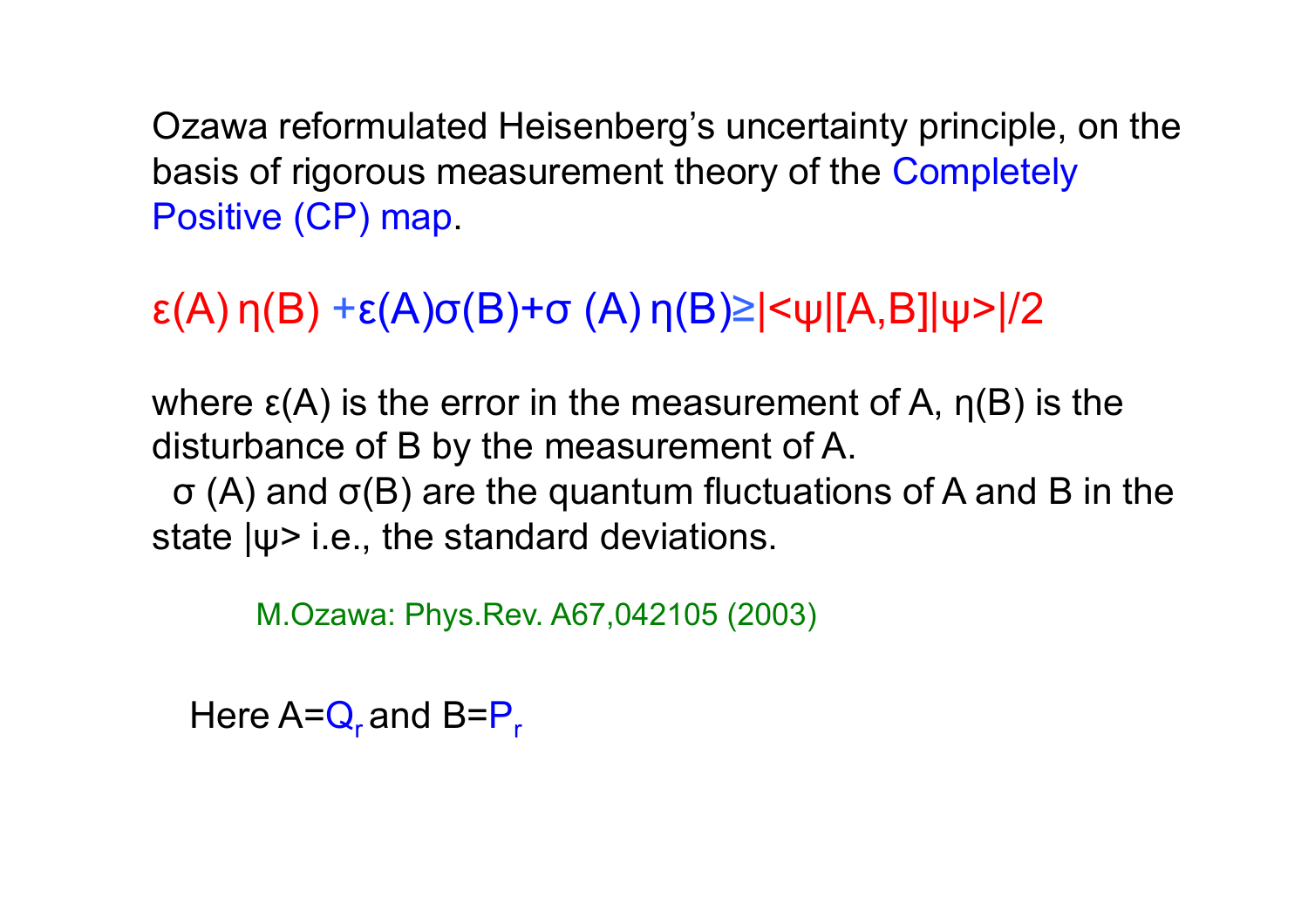Is it possible for  $\varepsilon(Qr)=0$ ? The original Heisenberg's uncertainty relation

 $\epsilon(Q_r) \eta(P_r) \geq \hbar/2$  (##)

would imply  $η(P<sub>r</sub>) = ∞$  and so is  $η(N<sub>r</sub>)$ . However, actually (##) is NOT correct. Instead we have

σ  $(Q_r)$ η $(P_r) \geq \hbar/2$ 

The disturbance  $\eta(P_r)$  can be finite!